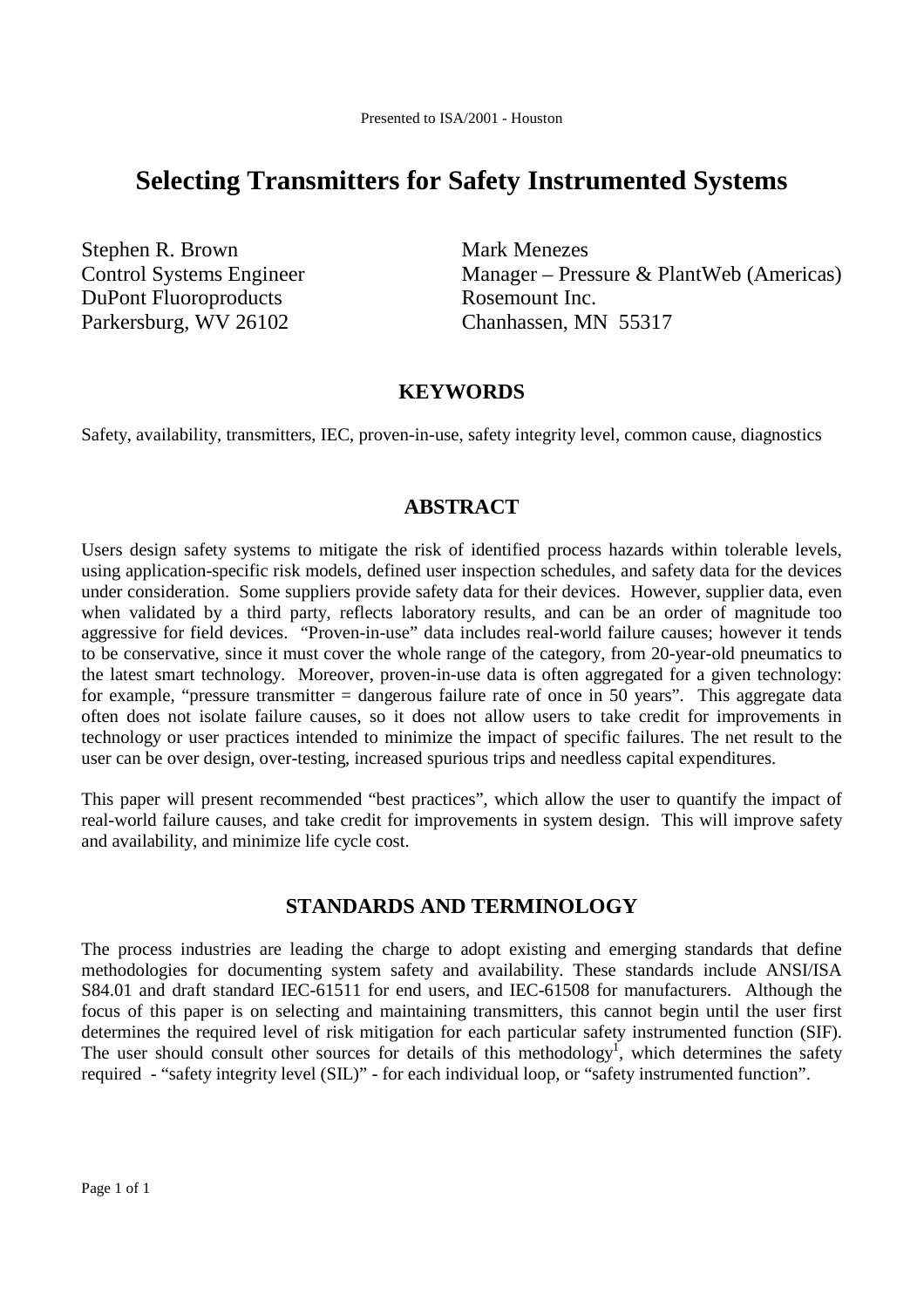Once the SIL requirement for a particular loop is determined, the user selects and maintains subsystems, including logic solver, control valve(s) and transmitter(s), to achieve the loop/SIF SIL. Again, this methodology is well documented<sup>2</sup>. Generally, improving the safety of the least-safe devices will have the most significant impact on overall loop risk reduction. Where measurements significantly impact loop safety, steps should include:

- Replace discrete switches with **transmitters**.
- Improve common cause **strength**
- Use **diversity**
- Use **diagnostics**
- Add **redundancy**

Each of these steps can include improvements in technology and/or user selection, installation and maintenance practices. For example, to improve resistance to the common cause of high ambient temperature, the user can purchase more robust transmitters (strength), install the transmitters further away from the hot environment (practices), or employ transmitters or software which might predict impending failure due to high temperature (diagnostics). Where redundancy is justified, the user should choose a backup technology that is more resistant to high temperatures (diversity).

Each approach can involve tradeoffs between safety and life-cycle-cost. For example, a user who upgrades an existing transmitter with one that is more stable will, for a fixed calibration/test interval, improve safety. Alternatively, the same user can choose to lengthen the calibration/inspection interval, with no sacrifice in safety. The key is to maximize "**Safety-ROI**" with upgrades to technology and practices that yield the largest improvement in safety, with the smallest increase in life cycle cost.

To determine measurement safety, some users rely on data provided by suppliers, usually validated by independent third parties such as FM and/or TÜV. This data includes the impact of strength, diversity and diagnostics, but in a laboratory environment. For control systems, this laboratory safety may provide a useful predictor of real-world **installed safety**. However, it has been the experience of the authors that, for field devices such as transmitters, real world installed safety is always much worse. Only by quantifying installed safety can users evaluate the real world safety and life-cycle-cost impact of specific technology and user practice alternatives.

## **EVALUATING INSTALLED SAFETY FOR TRANSMITTERS**

Why does laboratory safety predict installed safety for a logic solver, such as a control system, but not for a field device, such as a transmitter? A covert failure for a measurement occurs when the loop is operating in an unsafe condition, yet the transmitter shows the loop to be operating safely. In rare cases this can be caused by software or electronics - quantified during a laboratory safety evaluation. In most cases, the authors have found that measurement covert failures are caused by:

**Transmitter performance**: Can uncertainty in the measurement - caused by poor installed repeatability – exceed the safety margin?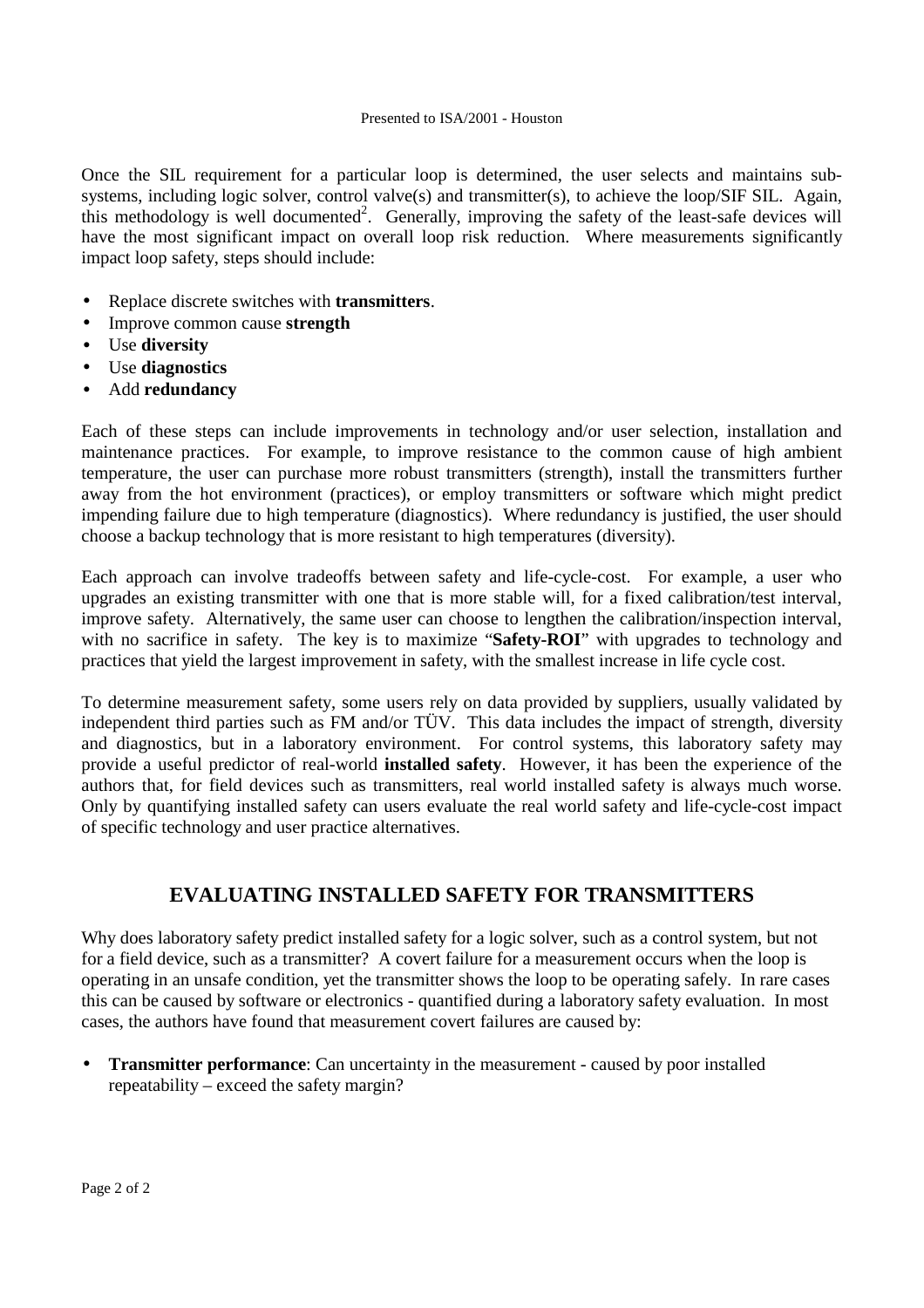- **Process interfaces**: What is the likelihood that pressure transmitter impulse lines will plug or freeze, or the RTD thermowell will coat? What is the likelihood that the shedder bar or sensor for a vortex flowmeter will coat?
- **Transmitter and sensor robustness and quality control**: Corrosion and hydrogen permeation can eventually cause overt failure of a pressure transmitter. However, for a period of time leading up to this failure, the measurement will suffer a gradual, covert drift.

For DP transmitters, a rapid and severe over-pressure can cause a zero shift, which is covert and detected only during calibration/inspection. Unfortunately, many over-pressures occur when the technician does not correctly equalize line pressure during re-installation *after* calibration, so this error may not be detected until the *next* calibration/inspection.

For a magnetic flowmeter, abrasion of the electrodes can initially cause noisy flow measurement, and ultimately complete electrode failure, yielding an onscale low flow reading.

• **Selection, installation and maintenance practices**: Can an engineer specify an uncompensated differential pressure or vortex flowmeter in a gas or steam application with widely varying fluid density? Can an incorrectly installed grounding strap cause a magnetic flowmeter to provide a noisy flow measurement? Can the same technician calibrate all transmitters using a biased reference?

#### **QUANTIFYING COMMON CAUSE STRENGTH - INSTALLED REPEATABILITY**

All users operate their hazardous processes with a safety margin between normal operation and where the hazard can occur. How can the user determine if the uncertainty associated with a given measurement will exceed this safety margin? Consider, for example, a DP transmitter with "0.1% reference accuracy" installed on an orifice plate – will the complete measurement system provide 0.1%, 1% or 10% flow repeatability? The first step is to identify factors that will cause a transmitter to be less accurate and repeatable outside of a laboratory. For a DP transmitter, key factors include:

- Ambient Temperature Variation: In the vast majority of "real-world" flow measurements, the transmitter can operate at a very different ambient temperature than the one at which it was calibrated. These variations can have a significant effect, which is easily simulated on the bench – blow warm air over a transmitter, and watch its output change.
- **High Static Line Pressures**: The DP transmitter used to infer flow could be significantly affected by a high line pressure. To simulate this effect on the bench, the user should apply a small DP across a transmitter. Then, add several hundred pounds of additional static pressure to *both* sides of the transmitter. In theory, the measured differential pressure should not change. In reality, it does.
- **Drift/Stability**: The output of any analog component will vary over time. As with the ambient temperature effect described above, this can affect all flow technologies. Better, smart transmitters are more stable, requiring less frequent calibration than older, analog transmitters or transducers, without any sacrifice in accuracy and repeatability.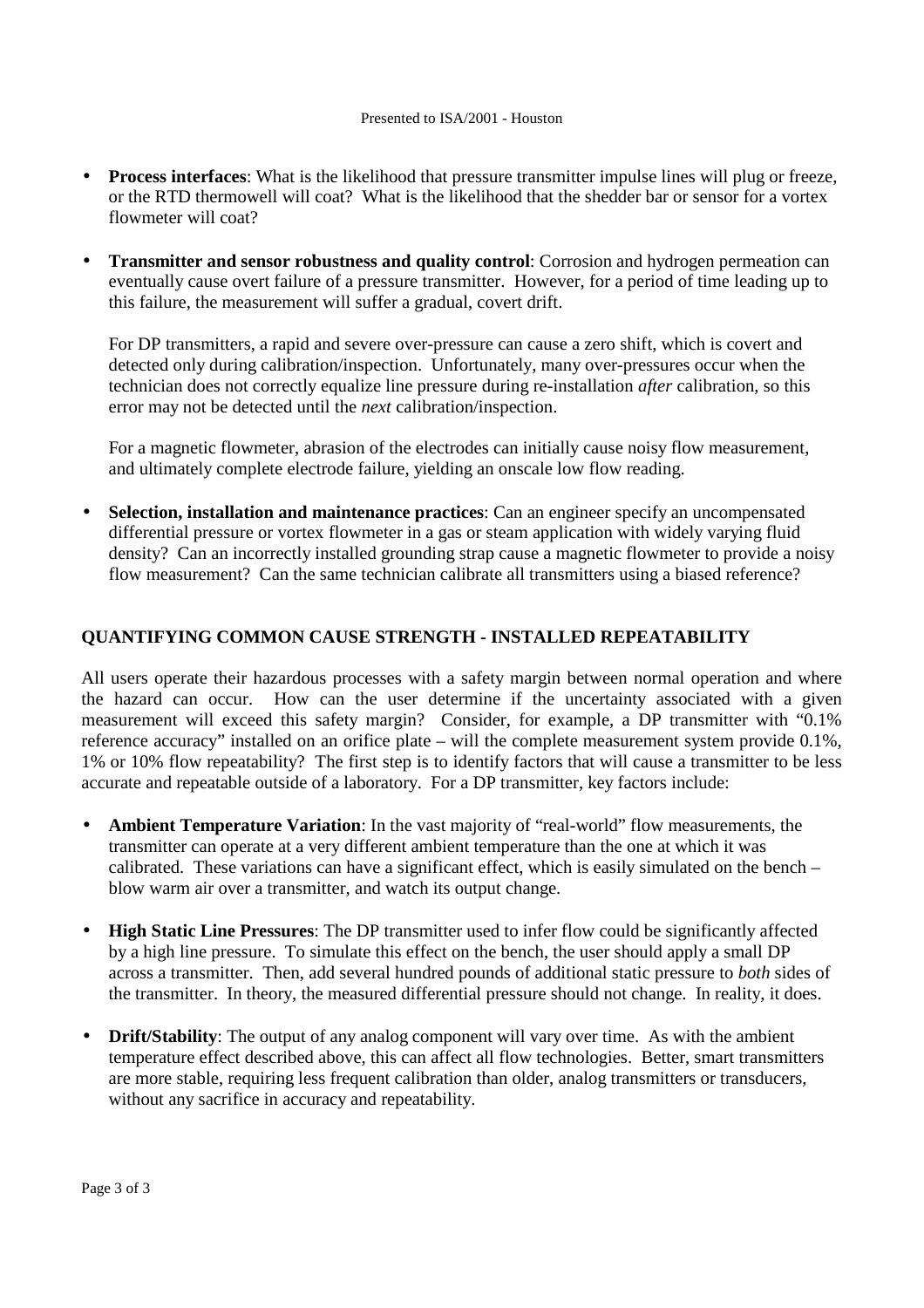Next, quantify the impact of these real-world conditions for the given application and transmitter of interest, using specifications published by the supplier. While these errors may seem small at 100% flow, since the errors are fixed over the entire transmitter range, and DP  $\alpha$  flow<sup>2</sup>, small errors at 100% and small differences in transmitter accuracy - are **magnified** at lower flowrates, as seen in Figure 1.

| Flowrate (scfm) | $DP$ (in $H2O$ ) | "Better" .075% | "Worse" .075% | Analog   |
|-----------------|------------------|----------------|---------------|----------|
| 1000            | 100              | $0.09\%$       | 0.21\%        | $0.65\%$ |
| 750             | 50               | 0.16%          | 0.38%         | 1.30%    |
| 500             | 25               | 0.37%          | 0.85%         | 2.60%    |
| <b>250</b>      | 6.25             | 1.46%          | 3.40%         | 10.40%   |

### **FIG. 1 – FLOW ERROR (%) FROM DIFFERENTIAL PRESSURE TRANSMITTER<sup>3</sup>**

Two observations from this typical application:

- Flow applications typically become unsafe at low rather than high flows. If the safety margin is set to less than 10%, at a 25% flow the analog transmitter can either miss a real trip, reducing safety, or cause a spurious trip, reducing availability.
- The "reference accuracy" of the transmitter is not useful for predicting installed repeatability. From Figure 1, when installed the two "0.075%" transmitters differ by nearly 2%.

Software tools are available from suppliers that allow users to quantify installed repeatability for specific transmitters in specific, user-defined application conditions<sup>4</sup>.

### **MINIMIZING COMMON CAUSE – DIVERSITY**

Redundancy is most useful when the backup uses a different technology from the primary, minimizing the risk that a single failure mode will affect both. Of course, the diverse, backup technology should be strongly resistant to the failure modes that affect the primary technology. Consider, for example, an application where the primary is an orifice meter. Plugging of the impulse lines can affect any number of pressure transmitters connected to the orifice plate. To protect against this failure mode, the user might consider using a vortex meter as a backup. However, the vortex meter selected must be immune to coating itself, with a non-clogging design (no ports or crevices). To simplify periodic inspection, the vortex meter's sensor should be removable without removal of the entire meter body from the line.

Diversity should also be applied to user practices. Ideally, a different technician would specify, install and maintain the primary and backup measurements, to minimize the risk of faulty practices.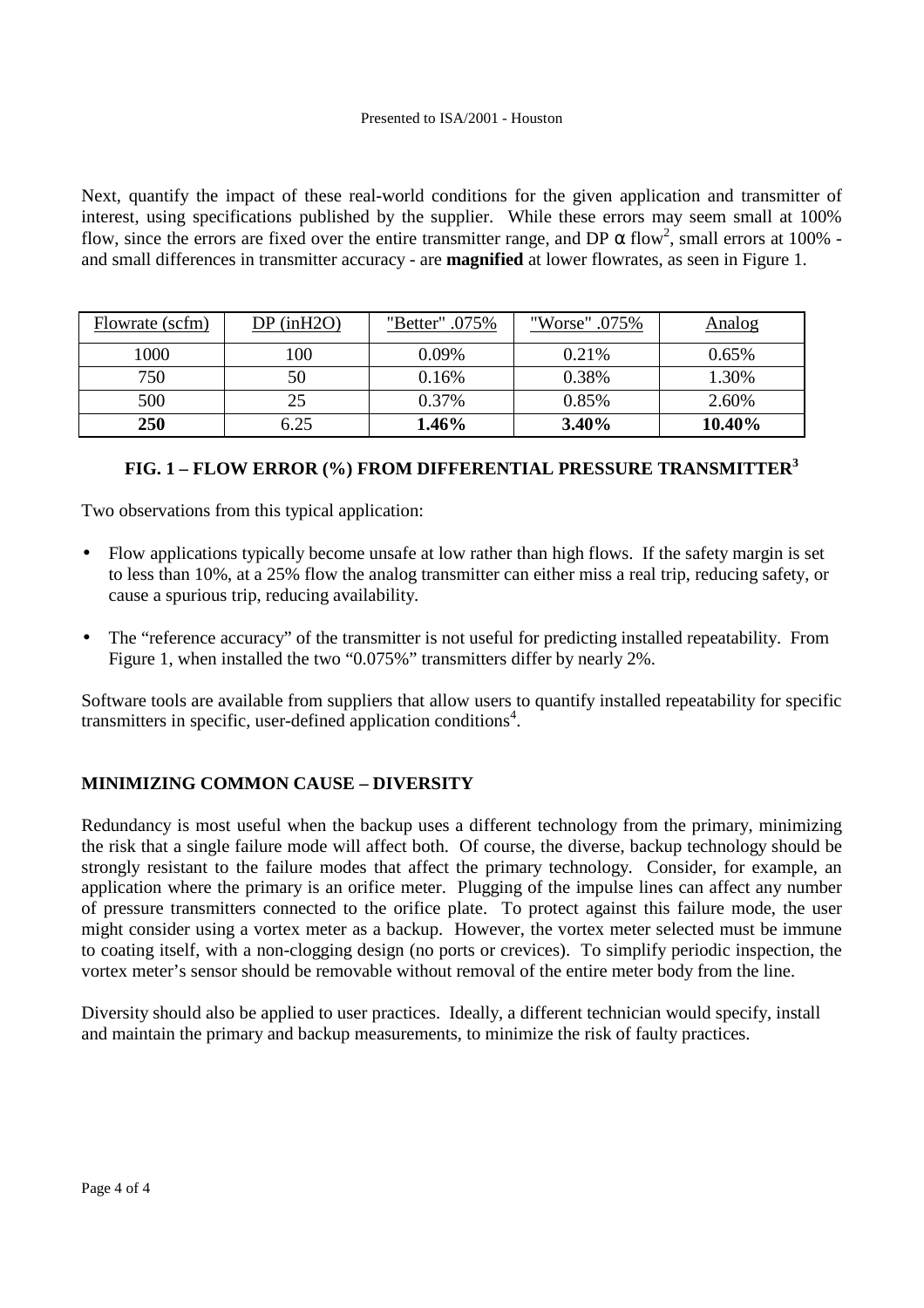#### **DETECTING COVERT FAILURES – PERFORMANCE DIAGNOSTICS**

Basic device diagnostics have been available for years to diagnose overt and covert component failures. While these diagnostics provide some value, for most users they offer diminishing returns by making an extremely safe device even safer – how often do users observe *onscale* failures of microprocessors? More powerful diagnostics are now available which go beyond detecting component failures to evaluate the **performance** of the complete measurement system, including common process interface problems that can cause onscale failures. In general, these diagnostics are made possible by the dramatic increases in computing power in modern microprocessors. Surprisingly to many users, most of these diagnostics can only be performed in the field devices themselves, and *not* higher-level expert or "Abnormal Situation Management" systems, because they require extremely high speed, resolution and accuracy.

Specific performance diagnostics have been described in the literature<sup>5</sup> – some planned, some available in products shipping today - including:

- Pressure: Plugged impulse line detection and prediction
- Pressure-Level: Leaking diaphragm seal detection
- Temperature: Fast, predictable detection of failed RTD or thermocouple, sensor drift
- Vortex Flow: Detection of application changes (viscosity, density, etc)
- Magnetic Flow: Detection of faulty ground or electrodes, high process noise
- Coriolis Flow: Detection of slug flow, tube coating
- pH: Detection and prediction of faulty electrodes

To take safety credit, the user needs to estimate the likelihood of the failure and the effectiveness of the diagnostic. For example, suppose that impulse line plugging causes 50% of dangerous failures for a given pressure measurement, leading to an observed  $MTTF_d$  of 50 years. If a diagnostic allows the user to detect this condition 80% of the time, the rate of dangerous failure can be reduced by 40%, with a corresponding improvement in MTTF $_d$  from 50 to 83 years. In the case of redundant measurements, the diagnostic can also improve availability if, after being alerted, maintenance can correct the root cause before it affects the *redundant* device.

To minimize delay due to user response time, a catastrophic fault – for example, failure of an RTD – should cause the transmitter output to immediately fail to a high  $(>20 \text{ mA})$  or low  $(<4 \text{ mA})$  state, whichever represents a "safe" condition. Ideally, the transmitter should be configured to fail to some specific off-scale output if it diagnoses a specific fault – for example, "21.4  $mA = RTD$  failed" – which the logic solver would be configured to interpret. For a less severe fault - for example, a partially plugged impulse line – the transmitter should continue to provide a usable output. However, an alert should appear on the transmitter's local display, and also at an "Asset Management System" (AMS) maintenance terminal. This will ensure safety, while minimizing spurious trips.

The vast majority of smart transmitters used in safety applications use the HART protocol. For this "hybrid" protocol, the process variable to the control system is standard analog 4-20 mA, while diagnostic alerts are communicated via the superimposed digital signal. The AMS strips off the digital information without interfering with the 4-20 mA signal used by the logic solver. Corrective actions made from the AMS are automatically logged, creating an as-found/as-left audit trail. This can simplify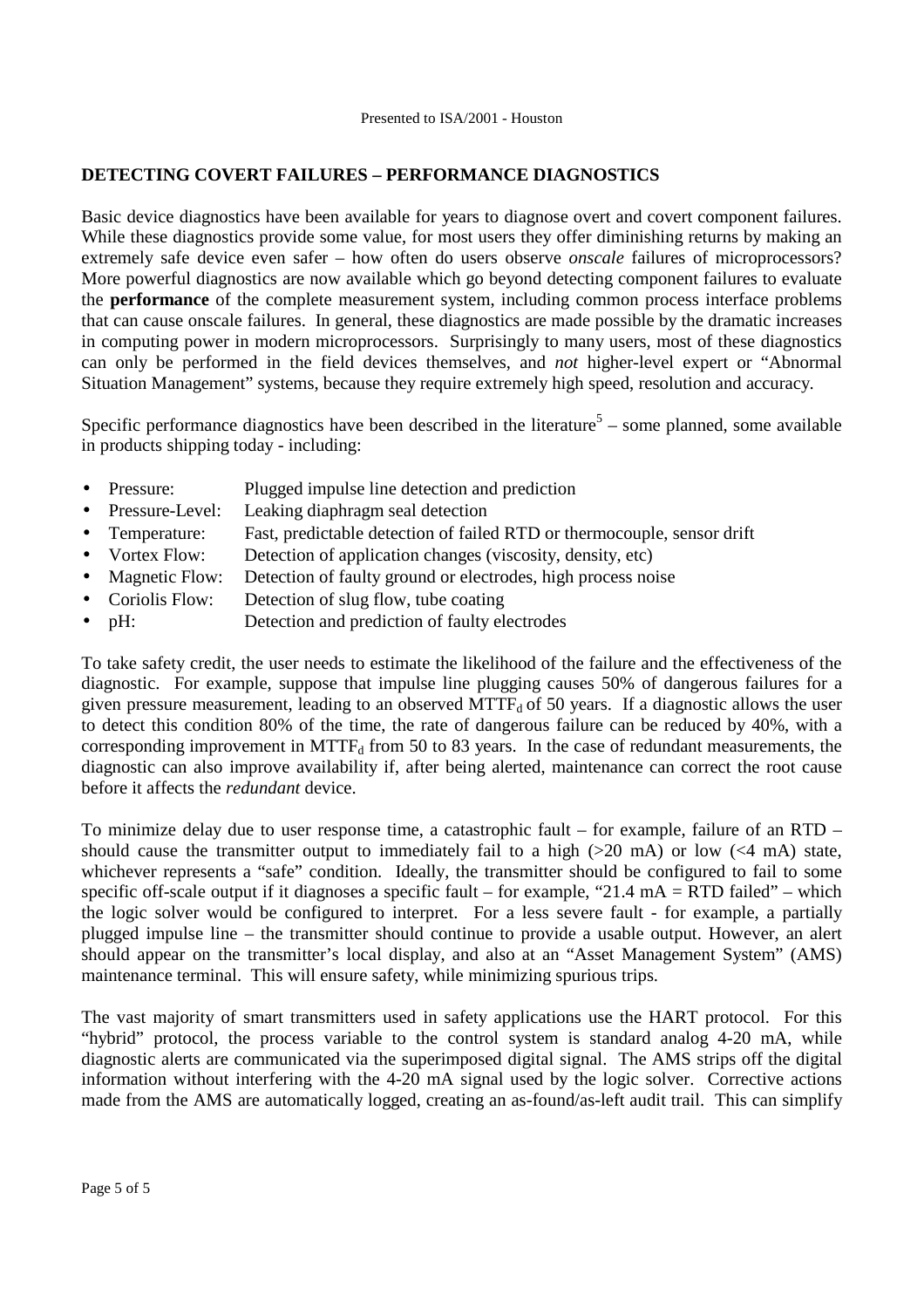both regulatory compliance and the collection of "proven-in-use" statistics. All-digital "fieldbus" protocols – including FOUNDATION fieldbus and Profibus-PA – are not at present used in safety systems. However, diagnostics in fieldbus transmitters are still worthwhile, as better diagnostic coverage in the process control system – for example, the DCS – can increase the likelihood that a hazard will be contained before it reaches the SIS. This can reduce the required SIL in the SIS.

#### **EVALUATING TRANSMITTER AND SENSOR ROBUSTNESS AND QUALITY CONTROL**

Many users attempt to compare and quantify **robustness** and **quality control** for different manufacturers by evaluating designs and the vendors' professed commitment to concepts such as continuous improvement, ISO 9000, etc. Unfortunately, such comparisons typically degenerate into "dueling slideshows" that are not useful for decision-making. Equally worthless are mean-timebetween-failure (MTBF) values provided by suppliers when they are based on "user-reported failures". Since of course most users do not report all failed transmitters, this inflates MTBF, and actually penalizes suppliers with better customer service and communications. The most useful method is "Highly-Accelerated Life-Cycle Testing"  $(HALT)^6$  – however, this requires the destructive testing of many transmitters, and is prohibitively expensive for all but the highest-volume suppliers.

Since MTBF cannot be usefully compared, the best predictor of installed reliability is **experience** – in general, Serial #100 of a device will be much less robust and of lower quality than Serial #100,000. The question to the supplier therefore becomes – "how many thousands of devices, or devices of similar design, have been installed in similar applications – and please provide references."

#### **BEST PRACTICES FOR SELECTION, INSTALLATION & MAINTENANCE**

Users try to use "best practices" wherever possible to minimize both overt and covert failures. However, as technology evolves, so do best practices. For example, users historically:

- Installed pressure transmitters with long impulse lines, to facilitate access. Today's modern transmitters, however, are so much more reliable than older transmitters, that users find that most maintenance is due to the impulse lines themselves. Using short, horizontal impulse lines where possible will reduce maintenance, eliminate hydrostatic head errors and improve dynamic response.
- Balanced capillary lengths for a remote seal system on a pressurized vessel, to "balance out" ambient effects. Experience has shown, however, that the best repeatability, fastest dynamic response and lowest cost are obtained by direct-connecting the lower seal.
- Calibrated all safety-related transmitters on a fixed schedule for example, every year. Instead, the user should quantify the calibration frequency that will provide the desired repeatability. In some cases, the necessary frequency will be much shorter than one year, in others, much longer.

The user can minimize their risk of sub-optimal selection, installation and maintenance by working with suppliers who can bring to bear substantial measurement expertise and experience, and strong local technical support. The supplier should offer a wide variety of technologies so they can propose diversity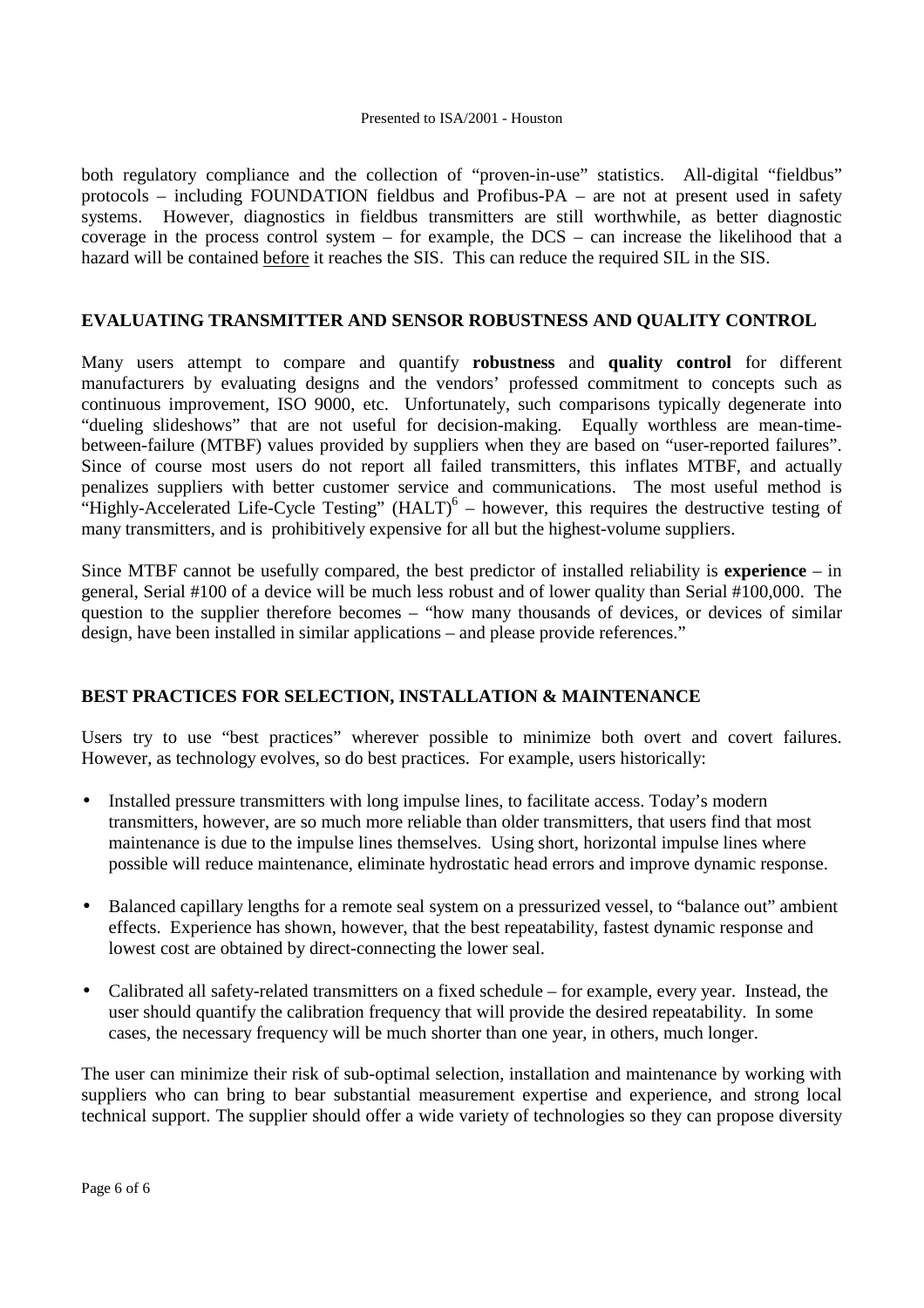where appropriate. And of course, users themselves should only select devices with which they have their own substantial experience, ideally gained in non-critical process applications.

#### **SAFETY "CERTIFICATION"**

Finally - it is important to reiterate that a SIL applies only to a particular SIF – there is no "entity approval", as with intrinsic safety. The user must calculate risk reduction for the **entire loop**, and combining a logic solver, transmitter and valve – each with "SIL-2" certification – does not ensure a SIL-2 loop. Despite this, some suppliers promote their devices as "certified" to a particular SIL by a third party such as FM or TÜV. It is the view of the authors that a SIL certification for a field device such as a transmitter has little relevance, and may mislead the user into a false sense of security, because:

- As detailed above, the SIL that a transmitter achieves in a laboratory does not predict the measurement's risk of covert failure under installed conditions. Use of this laboratory failure data may lead to the design of a SIF that in practice has a lower SIL than required.
- A transmitter is only one component SIL must be calculated for the entire loop/SIF.
- Most importantly to achieve certification, some suppliers have developed entirely new devices, which have not been extensively proven in the field by either suppliers or users.

When reputable suppliers introduce new products, including those that have undergone extensive laboratory and "beta" testing, they recommend users install the devices in non-critical applications so that both user and manufacturer can gain experience and correct "bugs" not discovered in the laboratory. Specifying an unproven device, solely on the basis of favorable laboratory testing - and possibly an impressive slide show - for the most safety-critical applications in a plant contradicts common sense.

# **CONCLUSION**

In conclusion: when selecting transmitters for use in safety instrumented systems, users need to:

- 1. Follow the guidance provided in relevant safety system standards.
- 2. Consider and where possible quantify factors that can cause installed safety and availability for transmitters to be worse than expected from laboratory calculations.
- 3. Select devices, utilize performance diagnostics and apply selection, installation and maintenance best practices to quantify and minimize these real-world factors.

On an ongoing basis, users need to maintain detailed records of the root causes of observed dangerous and safe failures, noting whether the failures were discovered during system testing or normal operation. These records will allow them to take credit for improved technology, diagnostics or practices intended to minimize those specific root causes. This will ultimately improve safety and availability, and reduce life cycle costs.